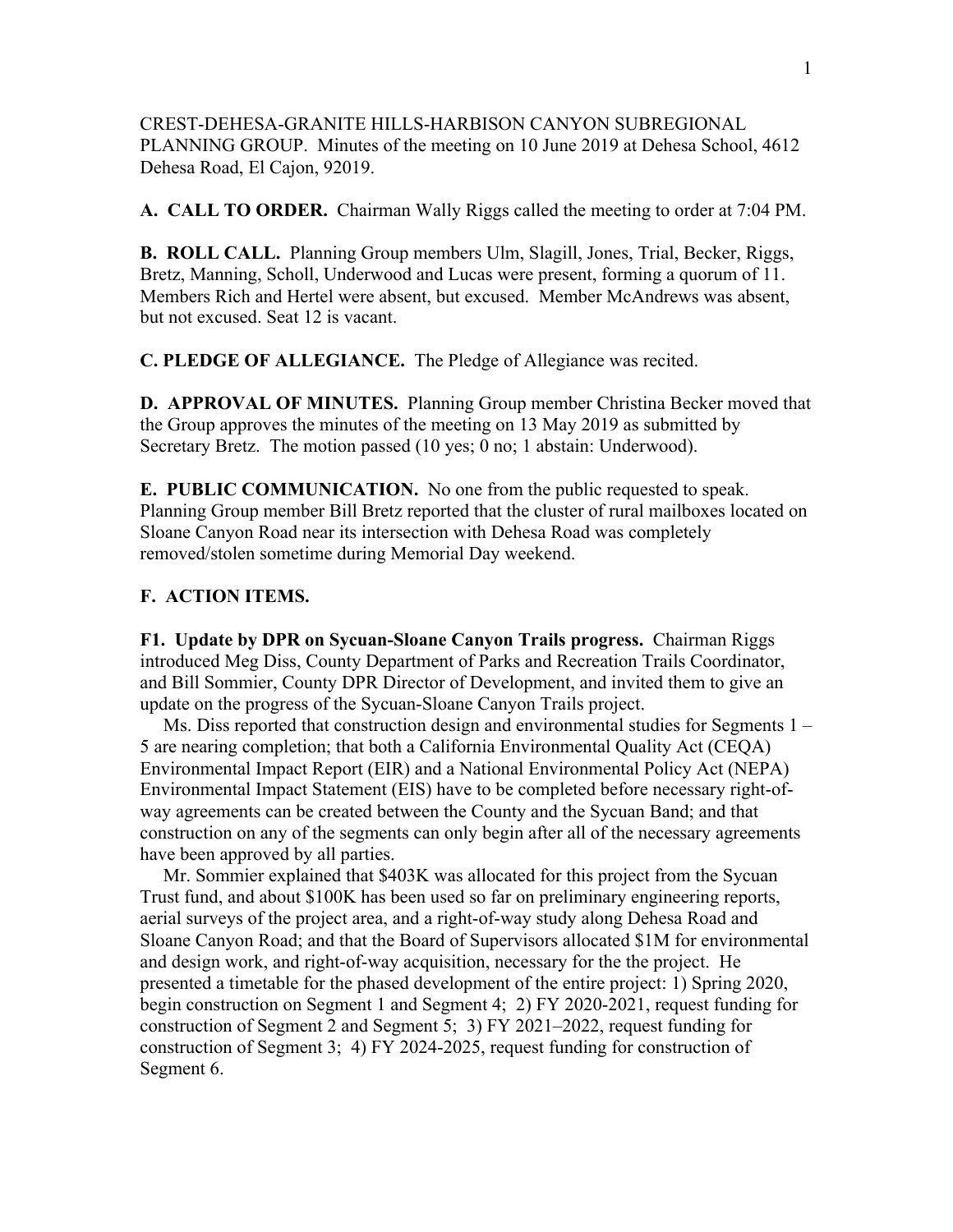In response to questions from the Planning Group, and from the public, Sommier and Diss stated that problems concerning Native American sacred sites are not expected, since the County has conducted appropriate archeological/cultural studies and consultation with the Sycuan Band about the project; that the project is not expected to cause significant impacts to traffic on Dehesa Road; that maps of the project are available online at the County's website; that all segments of the project are intended for nonmotorized multi-use, by equestrians, hikers, and bicyclists; that the Sycuan Band has already constructed and opened a staging area near the Dehesa/Sloane Canyon Road intersection for equestrian use on the project trails; that the design and construction of Segment 6 is not scheduled until FY 2024-2025 due to its location in the Dehesa Road right-of-way, which presents some constraints to be resolved; and the timing of Segment 3 construction is related to the need to coordinate with the US Fish and Wildlife Service's development of its trails to which Segment 3 will connect and access. The total cost of the entire project is not known, but the Board of Supervisors supports it as a "high priority" according to DPR.

The Planning Group took no action on this agenda item.

**F2. Draft update on small cell sites (Tara Lieberman, PDS).** Chairman Riggs introduced Eric Lardy and Stephanie Neal, County Department of Planning and Development Services, and invited them give a presentation to the meeting about the draft ordinance to regulate wireless telecommunications facilities that will be considered by the Planning Commission on 25 July 2019, and by the Board of Supervisors on 7 August 2019 (with public comments due by 30 June 2019). They provided handouts of a "strike-through/underline" version of the draft ordinance Sections 6980-6993, and a chart of anticipated options for the Board of Supervisors to consider for a number of different topic areas concerning small cell wireless facilities, and explained and discussed these with the meeting.

 Members of the Planning Group and the public expressed concerns 1) that the ordinance does not adequately define how the 3 cubic feet volume limit is interpreted for the design of SCW antennae; 2) that the 500 feet distance limit between SCW sites only applies to an individual provider, and does not apply to installation of additional SCW sites by other providers within 500 feet of an existing SCW site as long as each provider maintains 500 feet distance between each of its own SCW sites; 3) that the direct noticing requirements for SCW sites are not proposed also as requirements for non-SCW, larger wireless telecommunications sites; 4) that non-SCW sites can be located where SCW sites would be excluded due to ordinance distance requirements; 5) that the County does not have technical staff expertise to inspect and verify compliance of SCW and non-SCW telecommunications site equipment, and its operation, to the applicable regulated standards; 6) that many charter schools are located in commercial zones, which could conflict with the requirement that SCW sites are not to be located within 1000 feet of schools; and 7) that Federal and State regulations, as well as the draft ordinance under consideration, exclude the local community and the Planning Group from having an effective voice in deciding the locations for wireless telecommunications facilities in its neighborhoods.

The Planning Group took no action on this agenda item.